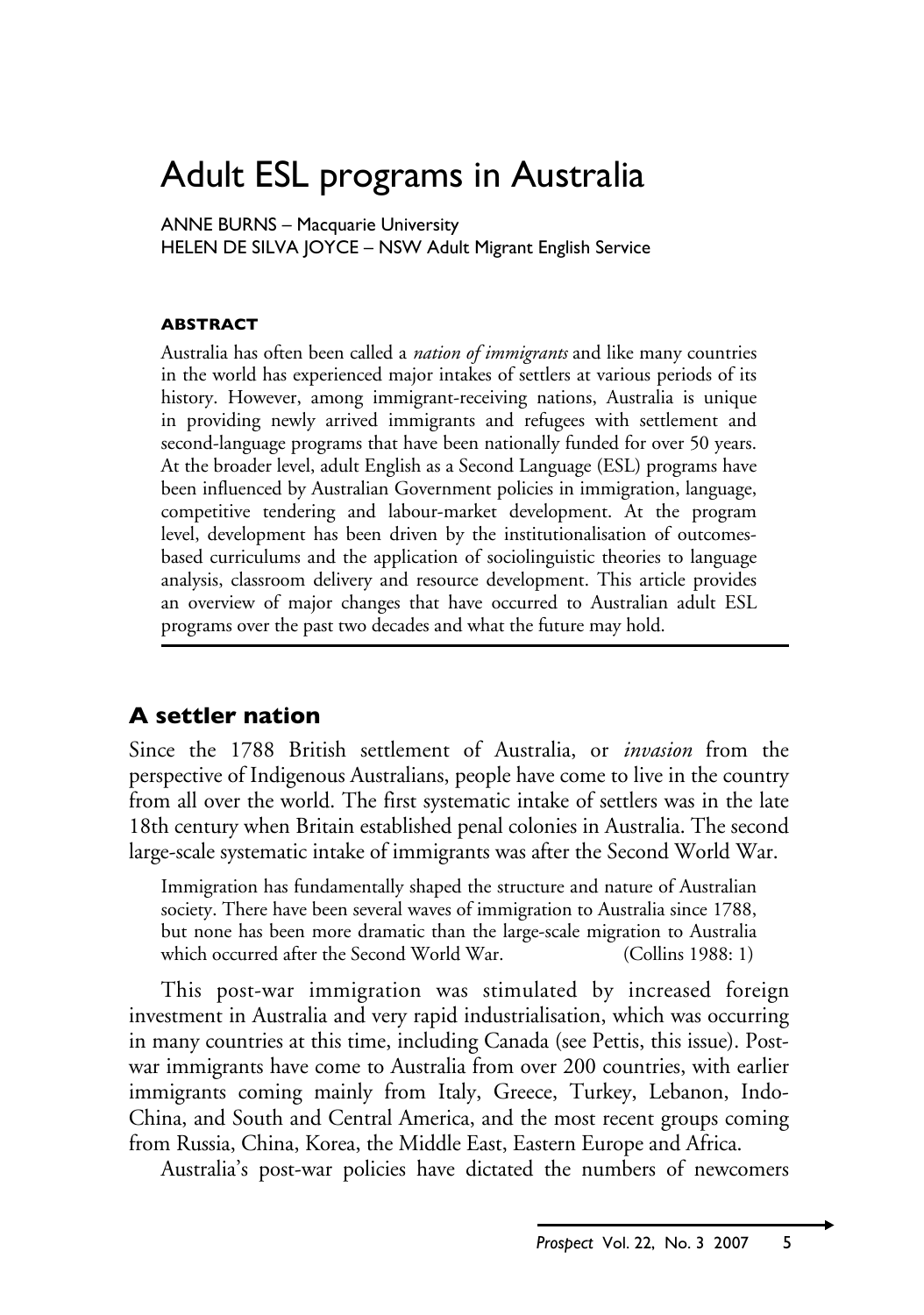to the country through the immigration program and these numbers have increased or decreased according to movements in the national economy and humanitarian crises around the world. Over the past two decades immigrant numbers have been as low as 69 788 in 1993–94 and as high as 145 316 in 1988–89 (Commonwealth of Australia 2007: 8). In recent years Australia, like many industrialised countries, has been experiencing labour shortages and the quotas for various categories of immigrants have been adjusted as a strategy to meet labour-market demands, with the number of people arriving in 2006–07 rising to 140 148 (Commonwealth of Australia 2007: 8).

The Department of Immigration and Citizenship (DIAC) divides people seeking immigration to Australia into the following broad categories within two main immigration streams – the Migration Program and the Humanitarian Program:

- **Settlers** are people arriving in Australia with permanent visas, New Zealand citizens and people eligible to settle, such as overseas-born children of Australian citizens.
- • **Humanitarian entrants** are refugees and humanitarian and special assistance immigrants.
- **Family stream entrants** are people who are sponsored by a relative who is an Australian citizen or a permanent resident of Australia, including spouses, prospective spouses, children, adopted children, special-need relatives and so on.
- • **Skilled entrants** apply through the component of the immigration program designed to contribute to Australia's economic growth. The program consists of a number of categories for prospective immigrants where there is demand in Australia for particular skills.
- • **Skilled designated area sponsored entrants** are skilled people sponsored by relatives to designated areas of Australia, particularly rural areas.
- • **Employer nomination entrants** are highly skilled people nominated by employers who have been unable to find or train skilled workers in Australia.
- **Business skills entrants** are successful business people, with established skills in business, who are committed to owning and managing a business in Australia.
- • **Distinguished talent entrants** are people who have outstanding records of achievement in a profession, occupation, the arts or sport.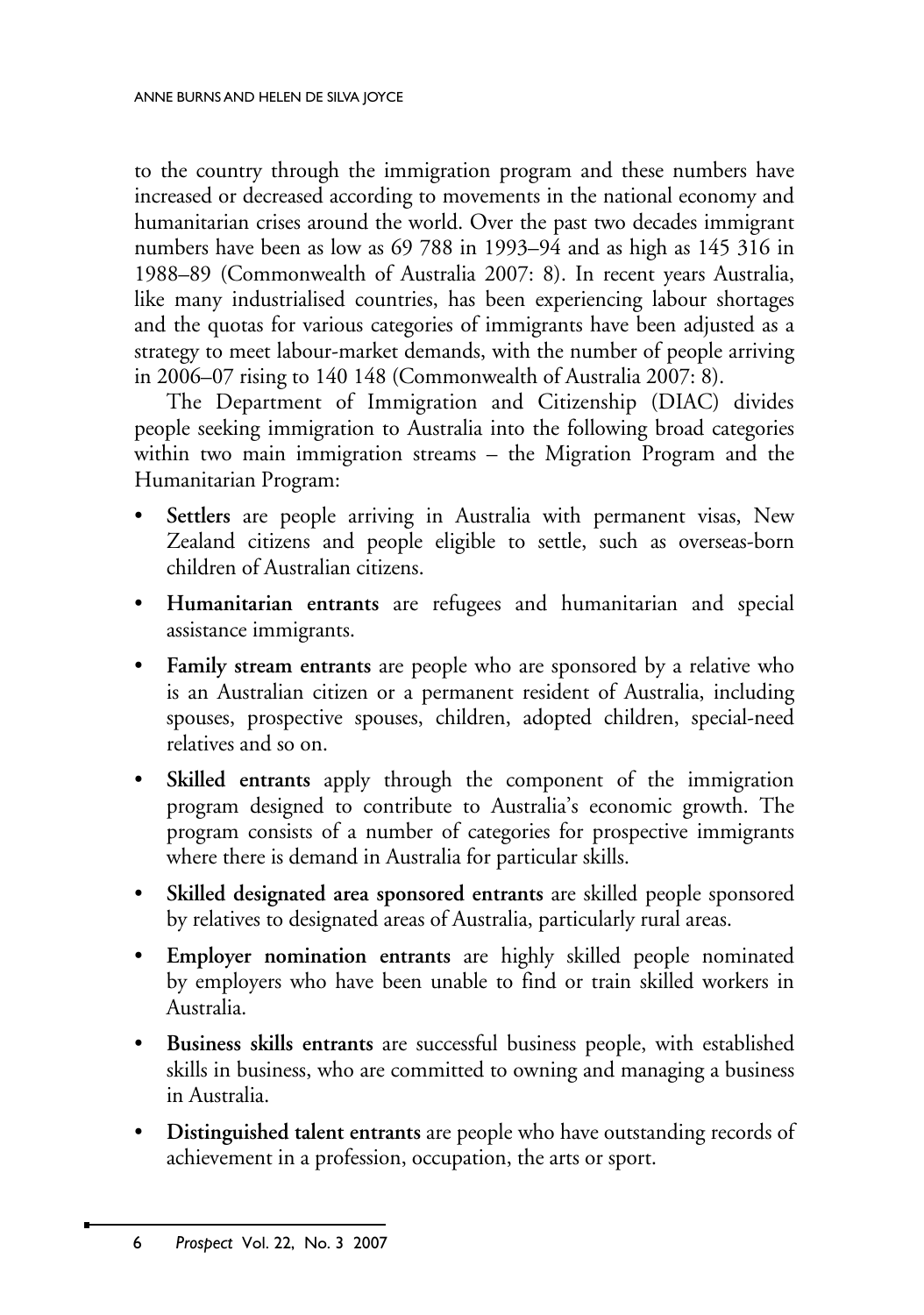# **Language policies**

In 1987 the then Labor federal government released *The national policy on languages* (Lo Bianco 1987), a policy oriented to pluralism, multiculturalism and social equity. However, this document was replaced in 1991 by *Australia's language: The Australian language and literacy policy* (DEET 1991). The revised government policy promoted an economic agenda emphasising the need to grow a skilled Australian workforce to compete in a globalised economy. This change coincided with national reform of vocational and educational training, which included a move to competency-based training. The main emphases of *Australia's language: The Australian language and literacy policy* were child and adult literacy and the teaching of selected foreign languages in secondary schools (see Moore 1996).

With the election of the conservative Liberal government in 1996, a document entitled *Literacy for all* (DEETYA 1999) was released. It focused on the need to improve English literacy and introduced literacy benchmarks into schools (Burns and Hammond 1999). What followed was a period of sensationalist media coverage about falling standards in literacy promoted by the then Minister for Education, Dr Kemp. The coverage was based on 'a set of unvalidated benchmarks [which provided] a cut-off point between those students who were deemed to be achieving at acceptable literacy levels and those who were not' (Hammond and Derewianka 1999: 25).

The unfortunate consequence of the sensationalist media coverage of literacy standards over the past decade or so has led to the 'literacy wars' (Snyder 2008). This adversarial approach has stifled reasoned debate about the complexity of teaching and learning language and literacy, with conservative governments and educators promoting a moral panic around literacy and looking for quick fixes. This discord has spilt over into criticism of the Adult Migrant English Program (AMEP) for failing to enable newly arrived immigrants and refugees to develop adequate spoken and written English skills for the workplace (Robb 2006; Burke 2007).

# **Adult ESL**

The ability to speak English is an important factor in the successful settlement of migrants. In the workplace it enables them to seek better-paid and more congenial work that may be closed to them without some knowledge of the language of the country. It also helps to widen social contacts and break down feelings of loneliness and isolation.

(Australian Population and Immigration Council 1976, cited in Collins 1988: 167)

Australia is unique in providing newly arrived immigrants and refugees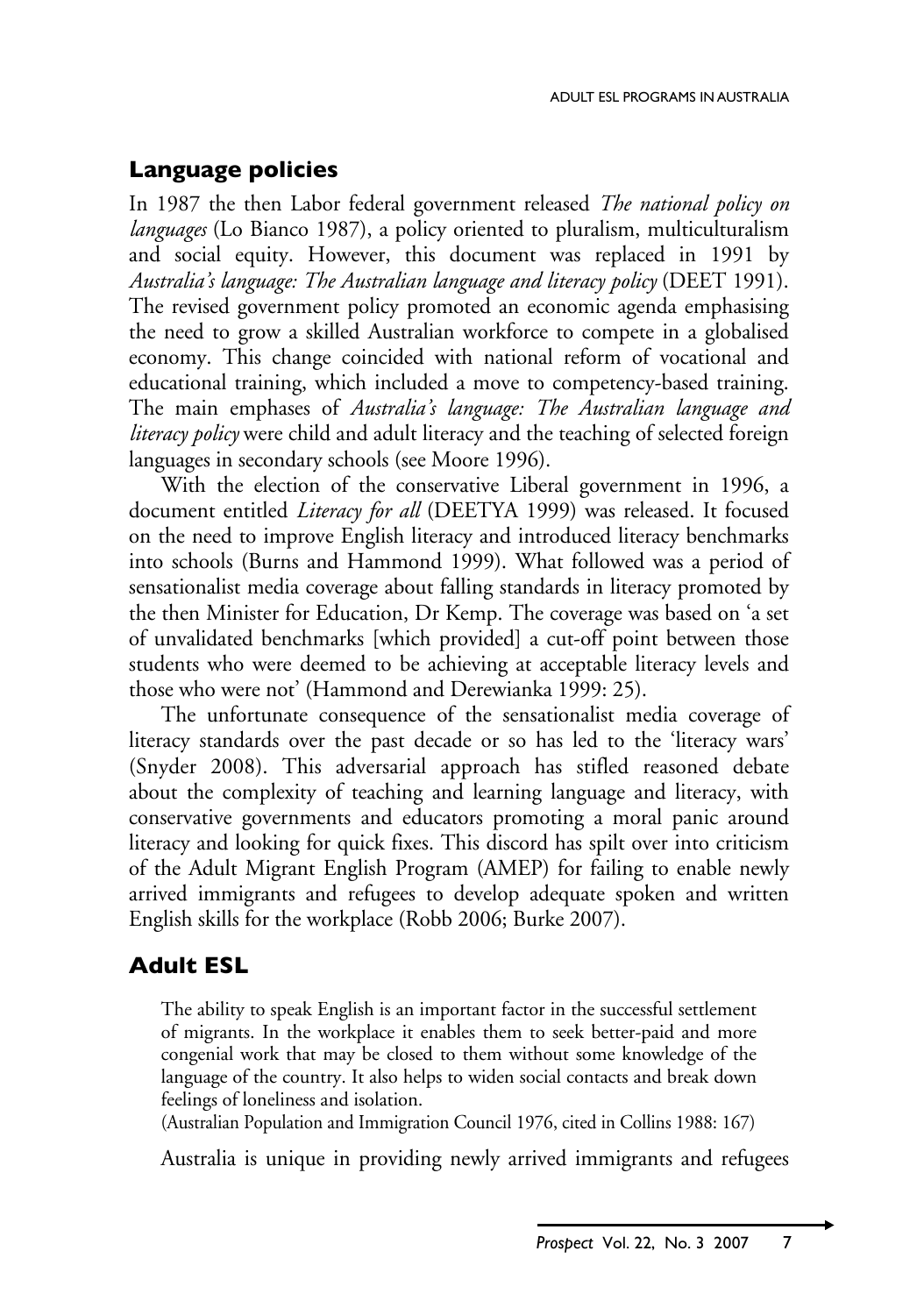with settlement and second-language programs that have been nationally funded for over 50 years (Martin, S. 1998). The AMEP had its roots in the post-war immigration boom of the 1950s and 1960s, when preembarkation and shipboard programs were conducted for immigrants in transit to Australia. The program was established in 1949 and provides English-language tuition for newly arrived immigrants and refugees through classroom-based programs, distance learning, a volunteer home-tutor program and community-based programs (see Martin, S. 2000 for a historical overview of the AMEP).

Originally the AMEP was funded by the Australian Government on a triennial basis through Memorandums of Understanding with the State and Territory governments. This provided the program with a 'continuity and stability' (Burns 2003: 263) that many similar programs around the world did not have. Since 1998 public and private providers have tendered for the program, initially on a three-year basis, but this has now been extended to five years.

The AMEP is funded by the Department of Immigration and Citizenship and is available to refugees and immigrants but not to those who enter the country as skilled or business immigrants. The baseline entitlement is 510 hours of tuition, with an additional 100 hours available to humanitarian entrants who have suffered torture and trauma or who have barriers to learning. An additional 400 hours is available to humanitarian entrants between the ages of 16 and 24 years who have less than seven years of formal schooling. Despite these entitlements, many participants in the program do not complete their tuition and many providers believe that there should be some obligation placed on AMEP students to use the hours allotted to them.

There are two other major adult language and literacy programs funded by the Australian Government and administered by the Department of Employment, Science and Training. The Language, Literacy and Numeracy Program aims to assist unemployed adults to develop skills to participate in the workplace. The students in this program are obliged to complete the program with requirements for attendance and completion of assessments. The Workplace Language and Literacy Program provides tuition in workplaces, with the government and employers both contributing to the cost of courses, which must be geared to the language and literacy requirements of the workplace or vocational training.

# **AMEP curriculum**

Throughout the history of the AMEP the emphasis has been on teaching English for social and work contexts outside the classroom. For example, an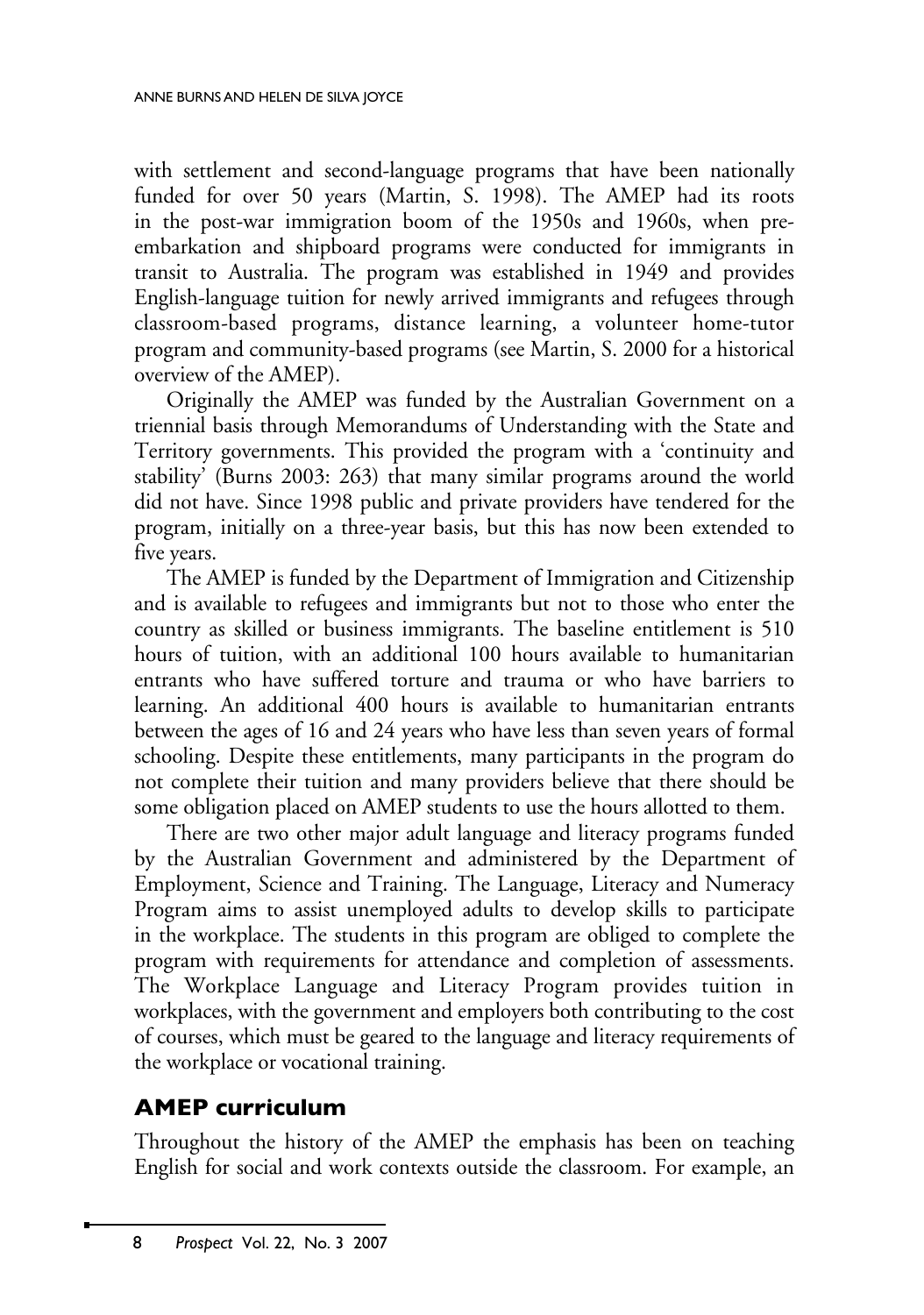early textbook series published from 1966 through to 1975 for the program by the Australian Government was *Situational English for newcomers to Australia.* This three-part series adopted an aural/oral approach and presented grammatical points 'situationally in sentence patterns which show their function and meaning and which are arranged in carefully graded teaching order' (Australian Government 1975: v).

The decade of the 1980s saw enormous advancements in curriculum and teaching in the AMEP. The dominant methodology was communicative language teaching (Brindley 1986; Johnson 1989) and the decentralised, learner-centred and negotiated curriculum (Nunan 1988; Tudor 1996) meant that individual teachers developed courses for their student groups through needs analysis and goal clarification processes. However, in the late 1980s problems were identified with this individualised curricular approach, including lack of continuity and feedback to learners on their progress and uncertainty about syllabus planning and content (Campbell 1986; Nunan 1987; Burton 1998; see also Lindberg and Sandwall this issue).

This situation signalled the need for a centralised curriculum for the program and the first step in this process was the development of the National Curriculum Project Frameworks (Nunan and Burton 1988–91). These frameworks aimed to guide syllabus development for different groups of learners and contexts; for example, *New arrivals – Initial elementary proficiency; Young fast learners – Educational focus; and English in the Workplace.* 

The National Curriculum Frameworks were followed by the Learner Pathways Project (Colman 1991; Lipa 1993), which aimed to provide a shared way of describing learner needs and goals and rationalising learning progression. This project coincided with broader national vocational training reforms and a concern that the AMEP should be an integral part of broader settlement programs. The move towards a national system of course accreditation accelerated this development and '[c]ourses seeking national accreditation had to meet agreed principles of competency-based training which were defined within the National Framework for the Recognition of Training' (Hagan 1994: 32).

In 1992 the NSW Adult Migrant English Service accredited the *Certificate in spoken and written English* (CSWE) (NSW AMES 1993) and the Australian Government adopted it as the national AMEP curriculum.

In effect, the CSWE was introduced as a result of policies from a reformist federal government in a climate of economic restructuring where competencybased training focused on outcomes was seen as a way of making education more responsive to the changing demands of labour markets and more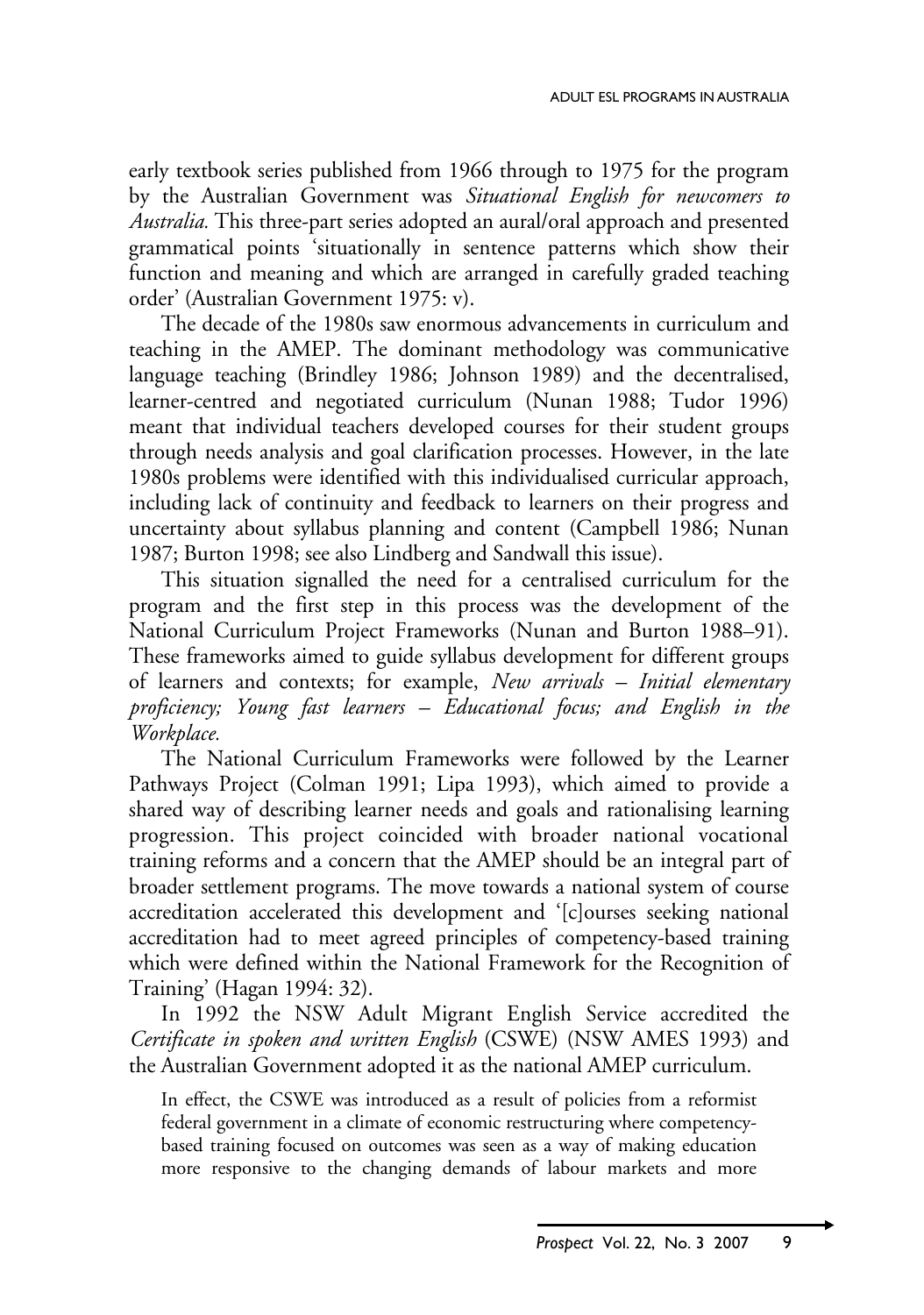accountable to funding authorities. This centralised and outcomes-driven approach contrasted sharply with previous curriculum development practices in the AMEP whereby teachers were free to design and deliver programs to meet the needs of individual learners with little or no accountability. (Burns 2003: 264)

The CSWE described learning outcomes at four stages of learning, with outcomes written in terms of language competencies; for example, *Can write a written report/Can participate in casual conversation.* The curriculum provided a higher-level generic framework within which teachers developed individual syllabuses based on student needs and goals (see Feez 2002). For example, the curriculum might specify that students should be able to read a procedural text, but the teacher decided whether this would be a set of instructions for a ticket-vending machine or a set of safety instructions for work. The competency descriptions for each stage were divided into four domains: knowledge and learning competencies, oral competencies, reading competencies and writing competencies. These competencies were described in terms of the essential linguistic components of texts, the minimal performance required to achieve the competency, the variables that set out the boundaries of the performance and sample assessment texts and tasks.

Since 1992 the curriculum has been implemented in other educational sectors including Indigenous education, high school ESL programs, corrective services training programs and English-language programs for overseas students. It has been re-accredited a number of times after seeking feedback from end-users, including curriculum personnel, teacher educators, teachers and assessors.

The latest version of the CSWE will be implemented in the first half of 2008. It provides a five-level framework – *Certificates I, II, III and IV in Spoken and Written English* (NSW AMES 2008) and a pre-CSWE level for students from non-literate backgrounds and with low levels of schooling. There are two separate strands at Certificate IV level – Employment and Further Study. Achievement is stated in terms of learning outcomes. Table 1 sets out the learning outcomes within the modular structure of the curriculum framework and the requirements to achieve a credential at Certificate II level. It is still a generic curriculum framework within which teachers contextualise the learning outcomes according to the goals of the students.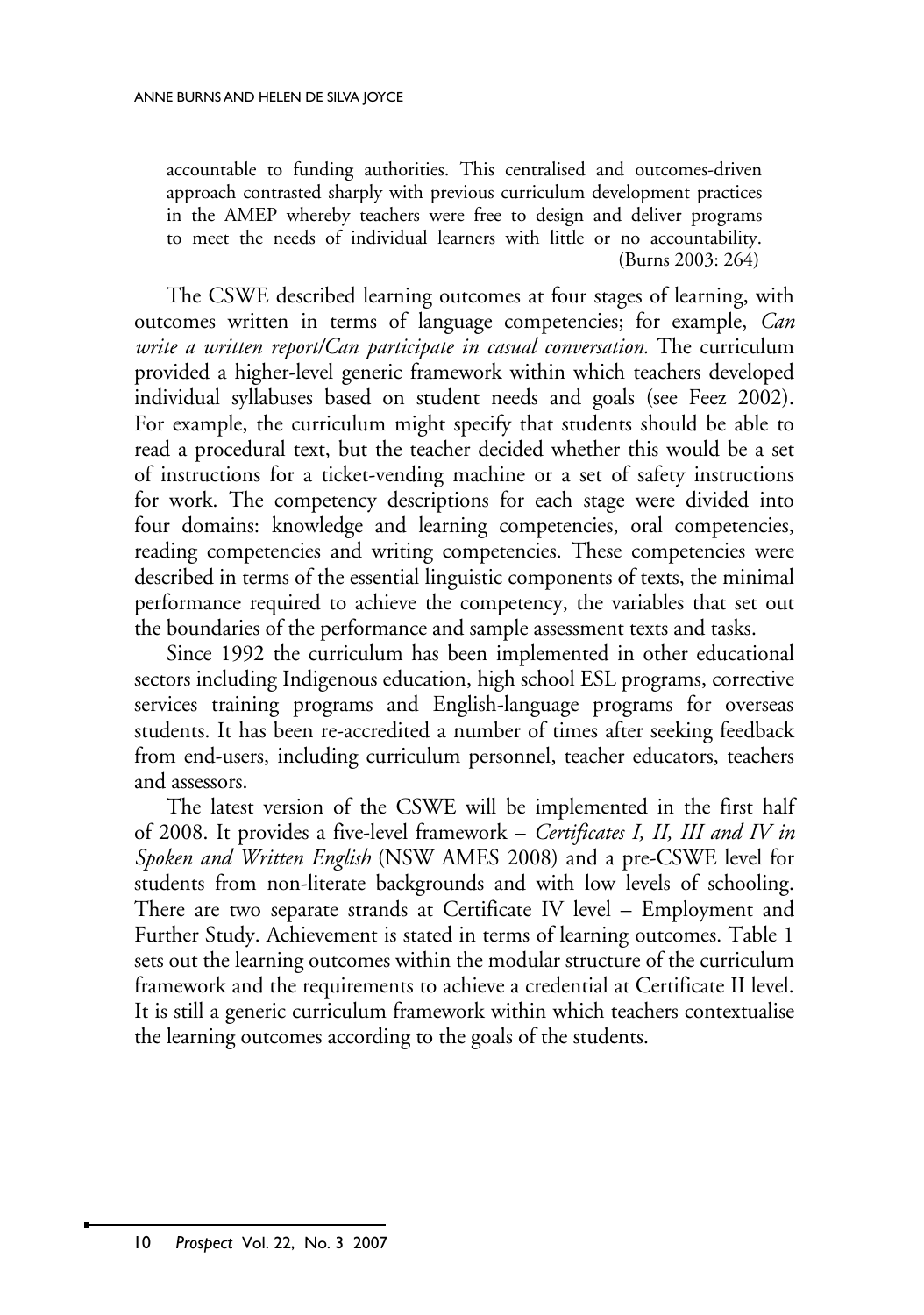## **Table 1: Learning outcomes and requirements for Certificate II in Spoken and Written English (NSW AMES 2008)**

#### **Certificate II in Spoken and Written English**

Successful completion of *Certificate II in Spoken and Written English* requires successful completion of 7 modules:

- I compulsory module
- 6 elective modules

Elective modules must include:

- 2 modules from the listening and speaking skills electives
- • 2 modules from the reading and writing skills electives

The 2 remaining modules can be selected from any of the elective modules, including numeracy.

Students who do not achieve the full credential can be awarded a Statement of Attainment for successful completion of modules and providers can also issue a Record of Achievement to record achievement of individual learning outcomes.

| Module number Module name               |                                                                                                            | Nominal hours |
|-----------------------------------------|------------------------------------------------------------------------------------------------------------|---------------|
| Compulsory                              |                                                                                                            |               |
| CSWE II A                               | Post-beginner learning strategies                                                                          | 30            |
| Listening and speaking skills electives |                                                                                                            |               |
| CSWE II B                               | Post-beginner listening and speaking skills for casual conversations                                       | 45            |
| CSWE II C                               | Post-beginner listening and speaking skills for transactional exchanges                                    | 45            |
| CSWE II D                               | Post-beginner listening and speaking skills for information texts                                          | 45            |
| CSWE II E                               | Post-beginner listening and speaking skills for telephone exchanges                                        | 45            |
| CSWE II F                               | Post-beginner listening and speaking skills for instructions                                               | 45            |
| CSWE II G                               | Post-beginner listening and speaking skills for interviews                                                 | 45            |
| Reading and writing skills electives    |                                                                                                            |               |
| CSWE II H                               | Post-beginner writing skills for formatted texts                                                           | 45            |
| CSWE II I                               | Post-beginner reading skills for information texts and instructions                                        | 45            |
| CSWE II J                               | Post-beginner reading and writing skills for informal texts                                                | 45            |
| CSWE II K                               | Post-beginner reading and writing skills for story texts                                                   | 45            |
| CSWE II L                               | Post-beginner reading and writing skills for information reports                                           | 45            |
| CSWE II M                               | Post-beginner reading and writing skills for opinion texts                                                 | 45            |
| Numeracy skills electives               |                                                                                                            |               |
| CSWE II N                               | Post-beginner numeracy skills for dealing with basic calculations<br>and measurements in familiar contexts | 45            |
| CSWE II O                               | Post-beginner numeracy skills for working with space<br>and shapes in familiar context                     | 45            |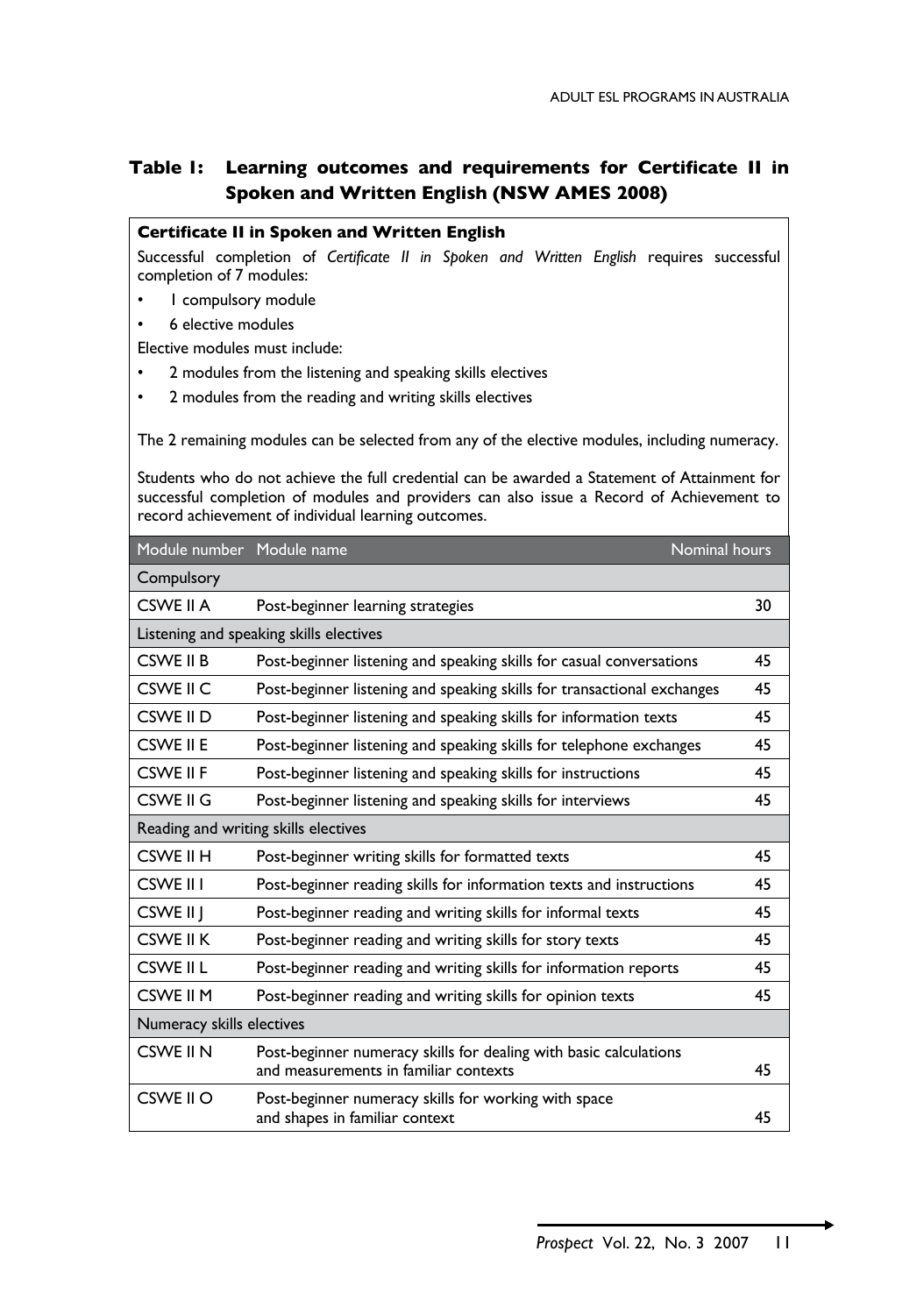# **Linguistic influences on pedagogy**

Since the late 1980s there has been growing dissatisfaction with communicative language teaching as an underpinning methodology. Students continue to express concern about communicative approaches used in the AMEP that 'are not always transparent to learners, particularly those who are newly arrived and enrolling for the first time in English classes' (Burns and de Silva Joyce 2008). Students express surprise, and sometimes confusion, with the less hierarchical roles of teachers and learners in AMEP classrooms, the expectation that they take some responsibility for their own learning, activities that focus on communication and language use rather than language form and grammar, the integration of activities across the macro skills and the lack of a textbook.

In response to these concerns, ESL curriculum developers and teachers have begun to explore notions of a 'visible pedagogy' (Bernstein 1990: 73). Systematic considerations of what visible pedagogy means in language and literacy education are associated in Australia with systemic functional linguistic theory and genre pedagogy developed through the work of the Sydney School and based on the linguistic concepts and theories of Michael Halliday, the founding Professor of Linguistics at Sydney University from late 1975.

Halliday's idea was to bring together linguists and educators to forge educational linguistics into a transdisciplinary, rather than simply an interdisciplinary field … Linguistics must begin working with teachers and teachers in turn would begin to see linguistics as a practical, rather than an esoteric tool which they could use in their everyday work. (Cope and Kalantzis 1993: 231)

The initial analysis of elemental genres or text types that were fundamental in primary schools (Martin, J. R. 1993; Rothery 1996) led to further analysis of genres in secondary school and adult social and work contexts. Genres are defined as 'staged, goal-oriented social processes' (Martin, J. R. and Rothery 1980–81) with identifiable and distinctive lexicogrammatical patterns characterising various stages of each genre. The genre-based approach to language and literacy education, which developed from this linguistic analysis, was a reaction to the progressivist and process-based classroom methodologies that were dominant in the 1970s and early 1980s. These methodologies were criticised for providing inexplicit roles for teachers and learners and little direct intervention in language and literacy development (Bourne 2003).

In the early 1990s a cycle of teaching and learning was developed for use in the primary classroom. This was influenced by the work of the Russian psychologist Vygotsky (1978) and Bruner's (1986) interpretation of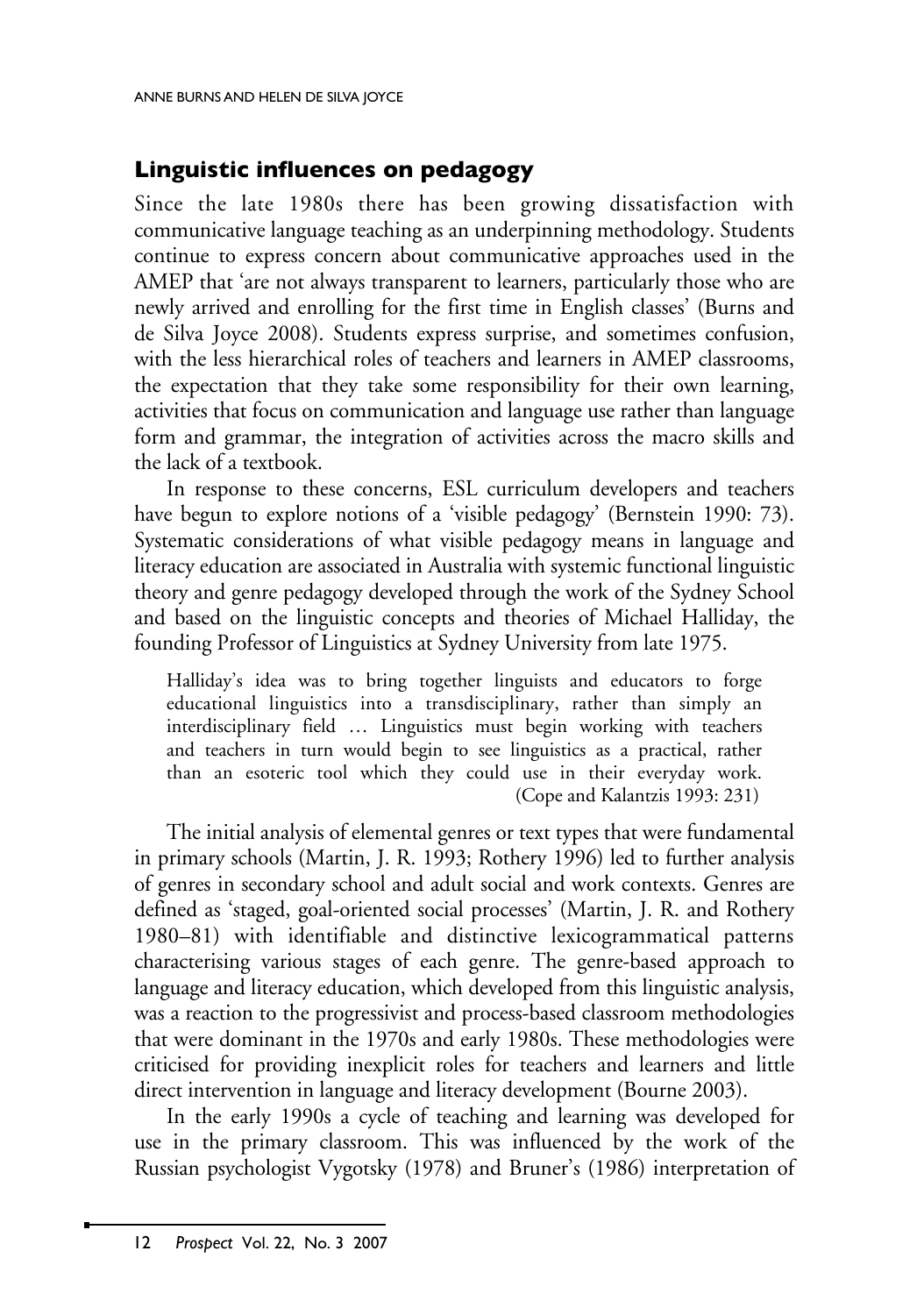Vygotsky's work as *scaffolded* instruction (Rothery 1996; Christie and Martin, J. R. 1997). This teaching–learning cycle was expanded and adapted to adult language and literacy contexts (Cornish 1992; Hammond et al 1992; Burns, Joyce and Gollin 1996; Feez with Joyce 1998) and became the pedagogic basis for the outcomes-based CSWE curriculum. The expanded model is shown in Figure 1.



**Figure 1: The teaching–learning cycle (Burns and Joyce 1991)**

The syllabuses that teachers design within the overall framework of the CSWE maintain a text-based approach (Feez with Joyce 1998), as underpinned by the text-based outcomes of the curriculum framework, which identifies 'the key language features of the text type to be studied … organised, using Halliday's stratified language model, into features relating to the whole text, lexical and grammatical features, and the phonological or graphological features' (Feez 2002: 61).

Considerable effort in terms of research, professional development, classroom materials and resources has gone into the progressive implementation of the CSWE (go to www.ames.edu.au to see the catalogue of teaching and learning resources developed by one AMEP provider). The National Centre for English Language and Research, which includes the AMEP Research Centre, has conducted a major annual research program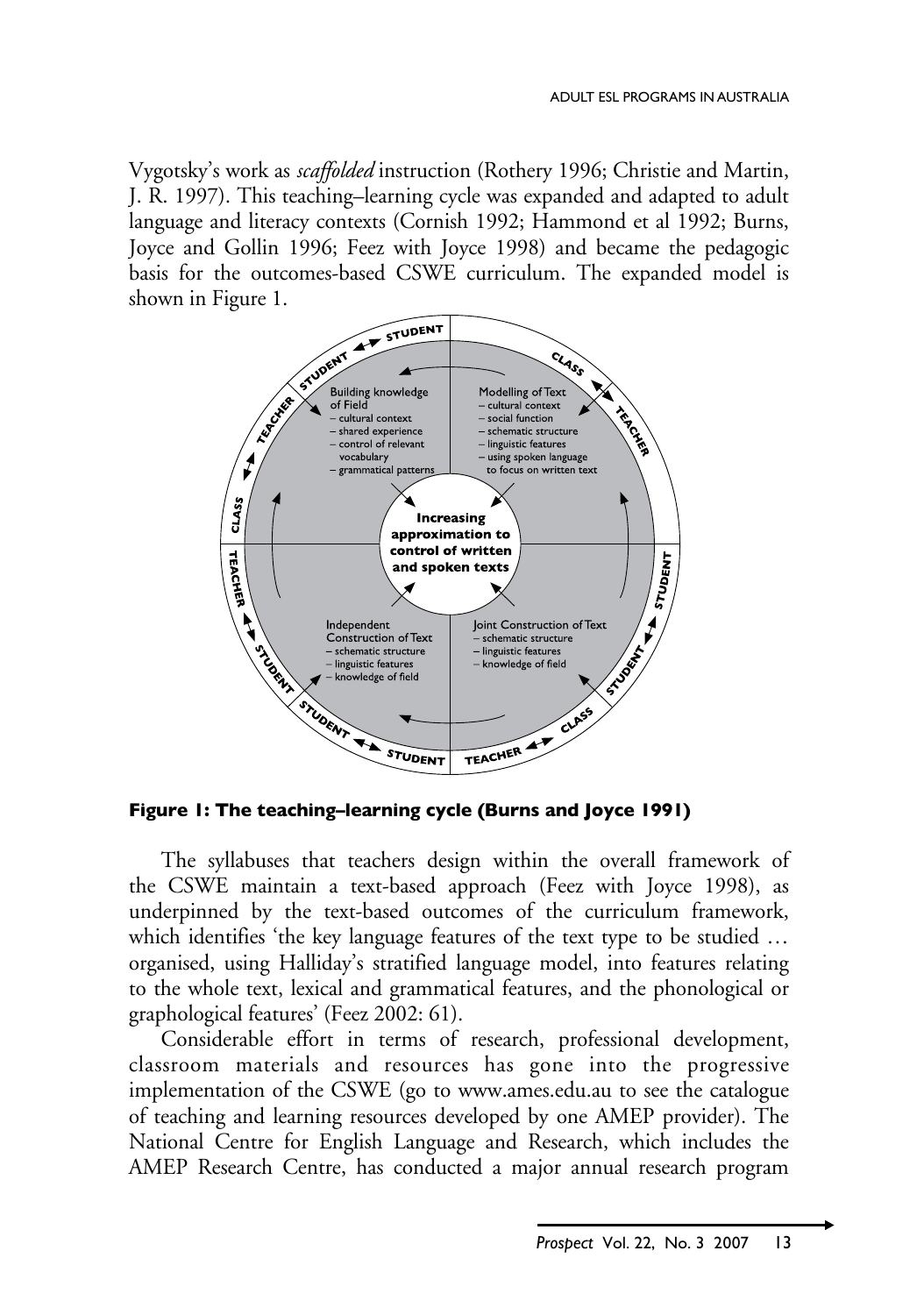during this period with AMEP educators nationally, while projects at State and program delivery level have also flourished.

The stable base provided by government funding has meant that a great deal of research has been undertaken in relation to teaching and assessment within the CSWE framework. This has included numerous action research projects with researchers and teachers working together to explore aspects of teaching and learning in the classroom (Burns and de Silva Joyce 1999, 2001, 2005, 2006, 2008; Burns and Hood 1995, 1997, 1998; de Silva Joyce 2000). These ongoing cycles of national, collaborative action research have provided teachers with interstate contact and techniques for researching, reflecting on and documenting their practice. Ongoing research has also been undertaken on CSWE assessment issues, including inter-rater reliability (Claire 1995), moderation practices (Claire 2000), assessment task difficulty (Brindley 2000; Wigglesworth 2000), assessment of language gains (Ross 1998), and the effects of CSWE assessments on teaching and learning (Burrows 1998).

## **Future directions**

The tendering of the AMEP has made it less stable in terms of providers being assured of continued funding beyond contract periods and has led to increased casualisation of teaching staff. The commitment to a national research base for the program is in question beyond the current contract for the AMEP Research Centre to 2009, and even if a research program is maintained, it is doubtful whether this will include action classroom-based research. It is more likely that the government will tender for research to support policy directions.

The main change indicated for the program over the next few years is for it to become more vocationally oriented. Although the program has always integrated language for job-seeking and language for work into programs, providers will be required to develop programs that deliver more direct vocational outcomes. The CSWE, as a generic curriculum, can support a diverse range of approaches to vocational language and literacy but the newly elected Labor government has indicated a more radical reworking of the AMEP to build pathways to employment. This includes a lifting of the entitlement caps, an introduction of Traineeships in English and Work Readiness, more emphasis on vocational English, and strong relationships between AMEP providers and employment agencies (Burke 2007).

The AMEP has responded to changing government policies over the years. As the articles in this special issue confirm, it has also been recognised internationally and modelled by other major immigrant-receiving countries (see, for example, Pettis, and Roach and Roskvist, this issue). It is to be hoped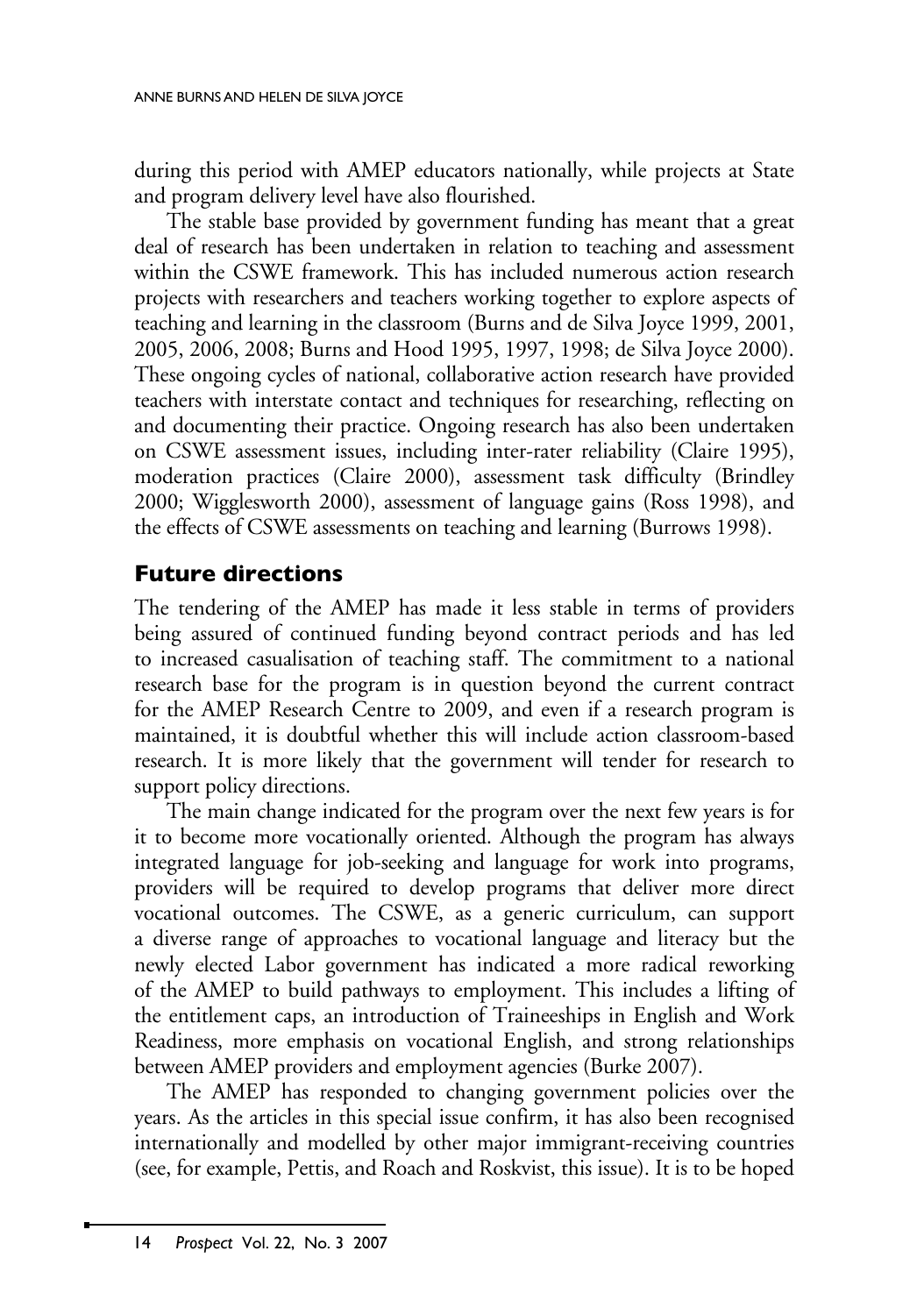that the incoming government will recognise that this unique program and all it has achieved over its long history provides a strong basis for the new directions it plans for the program.

#### **References**

- Australian Government. (1975). *Situational English part 3*. Canberra: Australian Government Publishing Service.
- Bernstein, B. (1990). *The structuring of pedagogical discourse* (Vol. 4): Class, codes and control. London and Boston: Routledge and Kegan Paul.
- Bourne, J. (2003). Vertical discourse: The role of the teacher in the transmission and acquisition of decontextualised language. *European Educational Research Journal,* 2(4), 496–521.
- Brindley, G. (1986). Some current issues in second language teaching. *Prospect*, 1(3), 11–44.
- Brindley, G. (2000). Task difficulty and task generalisability in competency-based writing assessment. In G. Brindley (Ed.), *Studies in immigrant English language assessment.*  (Vol. 1). Sydney: NCELTR.
- Bruner, J. S. (1986). *Actual minds, possible worlds.* Cambridge, MA: Harvard University Press.
- Burke, T. (Shadow Minister for Immigration). (2007). Media statement, July 31.
- Burns, A. (2003). ESL curriculum developments in Australia: Recent trends and debates. *RELC Journal,* 34(2), 261–83.
- Burns, A., & de Silva Joyce, H. (Eds). (2002). *Teachers' voices 7 Teaching vocabulary*. Sydney: NCELTR.
- Burns, A., & de Silva Joyce, H. (Eds). (2005). *Teachers' voices 8: Explicitly supporting reading and writing in the classroom*. Sydney: NCELTR.
- Burns, A., & de Silva Joyce, H. (2008). *Clearly teaching*. Sydney: NCELTR.
- Burns, A., & Hammond, J. (Eds). (1999). Special issue on *Literacy for all* and the implications for ESL education in schools. *Prospect*, 14(2).
- Burns, A., & Hood, S. (Eds). (1995). Teachers' voices: *Exploring course design in a changing curriuclum*. Sydney: NCELTR.
- Burns, A., & Hood, S. (Eds). (1997). *Teachers' voices 2: Teaching disparate learner groups*. Sydney: NCELTR.
- Burns, A., & Hood, S. (Eds). (1998). *Teachers' voices 3: Teaching critical literacy*. Sydney: NCELTR.
- Burns, A., Joyce, H., & Gollin, S. (1996). *'I see what you mean.' Using spoken discourse in the classroom. A handbook for teachers*. Sydney: NCELTR.
- Burrows, C. (1998). *Searching for washback: An investigation of the impact on teachers of the implementation into the Adult Migrant English Program of the assessment of the Certificates in Spoken and Written English*. Unpublished PhD thesis, Macquarie University, Sydney, Australia.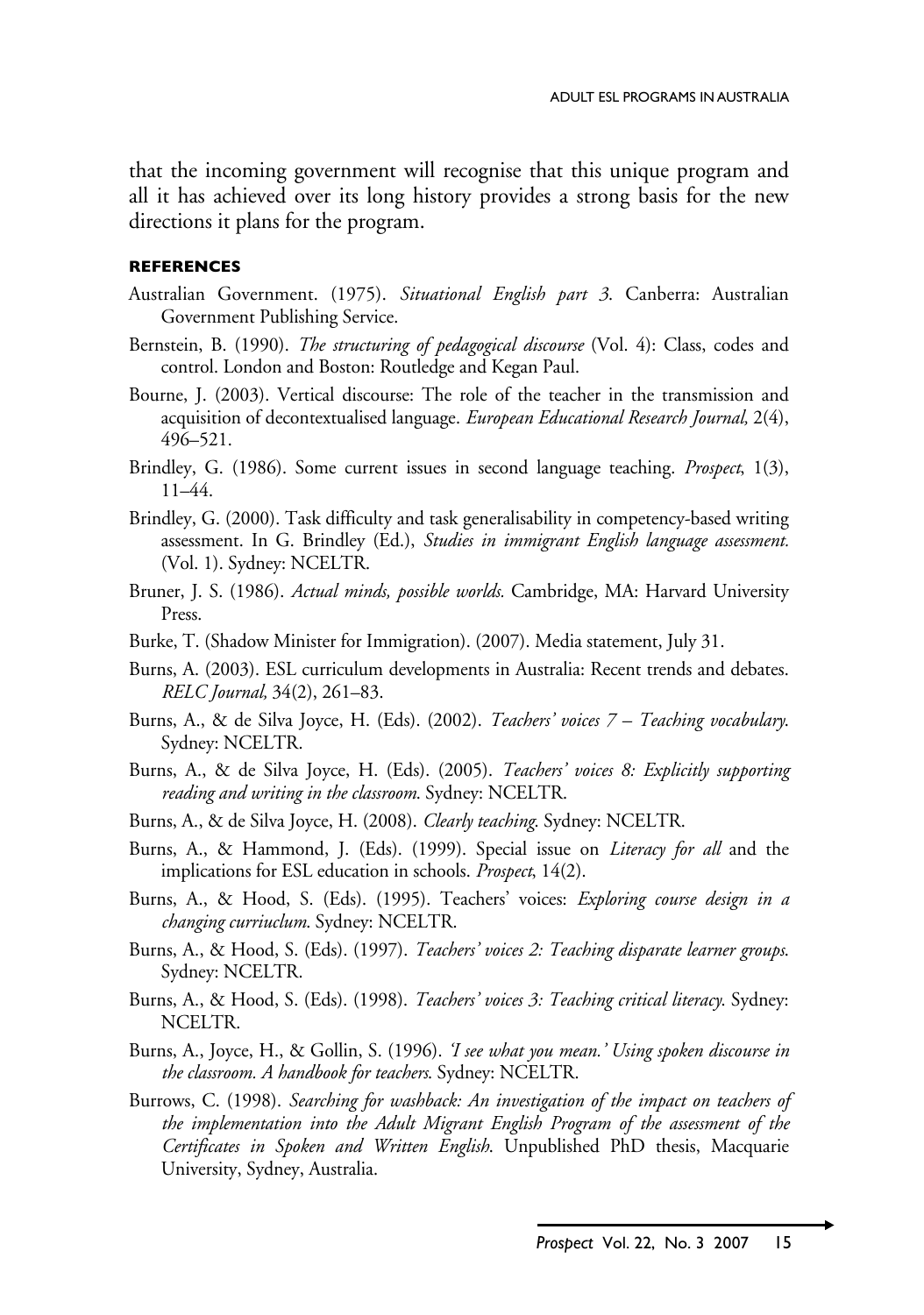- Burton, J. (1998). Curriculum developments in language curriculum design: An Australian perspective. *Annual Review of Applied Linguistics*, 18, 287–303.
- Campbell, J. (Chair). (1986). *Towards active voice: Report of the committee of review of the Adult Migrant Education* [sic] *Program.* Canberra: Australian Government Publishing Service.
- Christie, F., & Martin, J. R. (1997). *Genres as institutions: Social process in the workplace and school.* Herndon, VA: Cassell Academic Press.

Claire (1995).

- Claire, S. (2000). Assessment and moderation in the CSWE: Performances and tasks. In G. Brindley & C. Burrows (Eds.), *Studies in immigrant English language assessment.*  (Vol. 2). Sydney: NCELTR.
- Collins, J. (1988). *Migrant hands in a distant land: Australia's post-war immigration.*  Sydney: Pluto Press.
- Colman, J. (1991). Towards a coherent curriculum frame. Learner pathways in the NSW Adult Migrant English Service. *Prospect*, 7(1), 28–42.
- Commonwealth of Australia. (2007). *Settler arrivals 2006–2007*. Retrieved December 7, 2007, from www.immi.gov.au
- Cope, B., & Kalantzis, M. (Eds.). (1993). *The powers of literacy: A genre approach to teaching writing.* London: Falmer Press.
- Cornish, S. (1992). *Curriculum guidelines.* Sydney: NSW AMES.
- de Silva Joyce, H. (Ed.). (2000). *Teachers' voices 6: Teaching casual conversation.* Sydney: NCELTR.
- DEET (Department of Employment, Education and Training). (1991). *Australia's language: The Australian language and literacy policy.* Released by J. Dawkins. Canberra: Australian Government Publishing Service.
- DEETYA (Department of Employment, Education, Training and Youth Affairs). (1999). *Literacy for all: The challenge for Australian Schools. Commonwealth literacy policies for Australian schools.* Australian Schooling Monograph Series No. 1. Canberra: DEETYA.
- DIAC (Department of Immigration and Citizenship). Retrieved December 6, 2007, from www.immi.gov.au
- Feez, S. (2002). Heritage and innovation in second language education. In A. Johns (Ed.), *Genre in the classroom.* Mahwah, NJ: Lawrence Erlbaum.
- Feez, S. with Joyce, H. (1998). *Text-based syllabus design.* Sydney: NCELTR and NSW AMES.
- Hagan, P. (1994). Competency-based curriculum: The NSW AMES experience. *Prospect,*  9(2), 30–40.
- Hammond, J., Burns, A., Joyce, H., Brosnan, D., & Gerot, L. (1992). *English for social purposes.* Sydney: NCELTR.
- Hammond, J., & Derewianka, B. (1999). ESL and literacy education: Revisiting the relationship. *Prospect,* 14(2), 24–39.